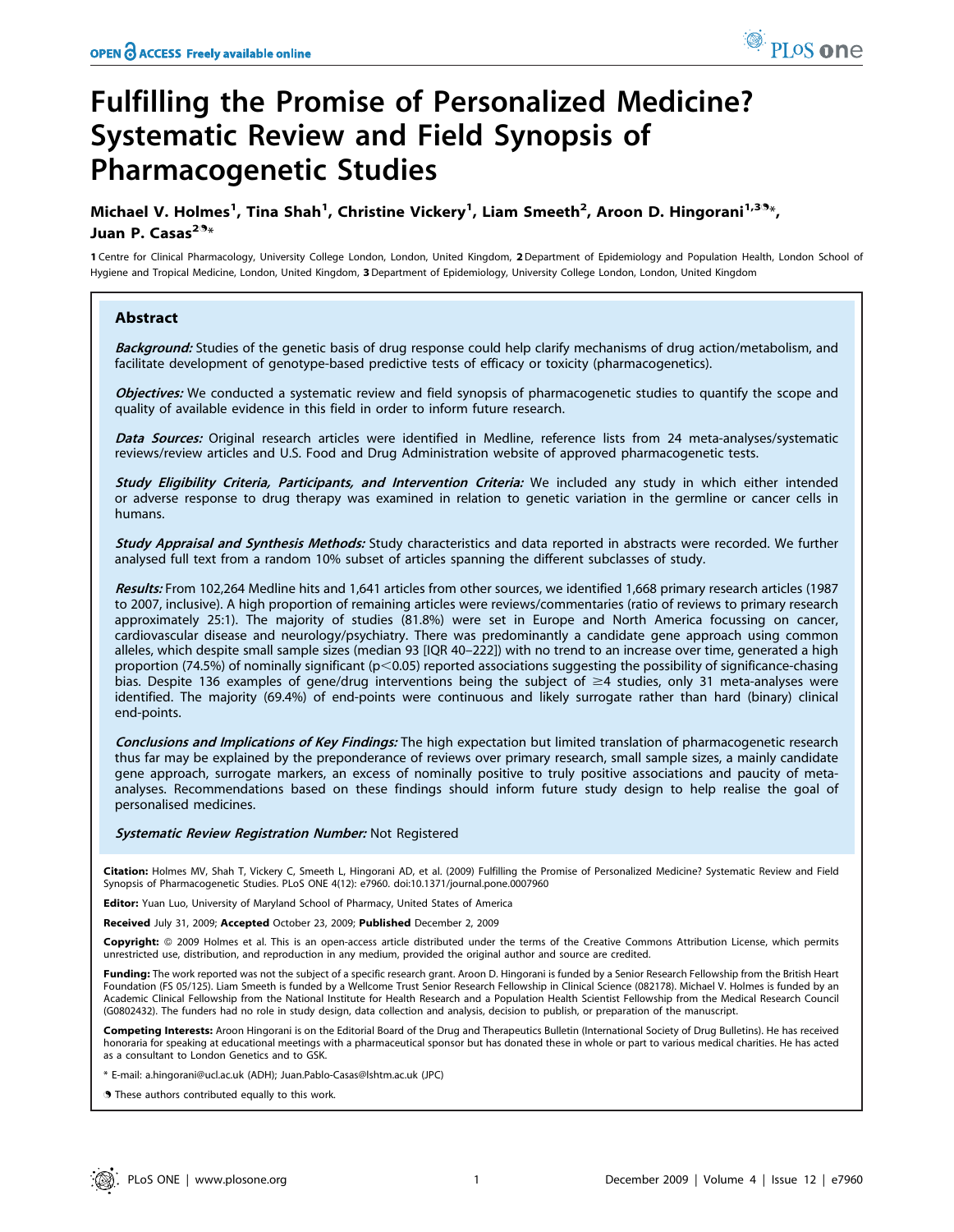#### Introduction

Individual differences in drug efficacy, or susceptibility to adverse effects, collectively make an important contribution to the burden of ill-health [1,2]. Studying the genetic basis could reduce this by clarifying pathways and mechanisms of drug action or metabolism to inform drug development, and by the development of genotypebased predictive tests of efficacy or toxicity (pharmacogenetics).

As with research in common disease susceptibility, the path to translation involves a two stage process that first requires the reliable identification of the genetic loci involved, and then research into the healthcare applications of this knowledge, which includes critical appraisal of the performance of genotype as a predictive test. While the extent of the clinical impact of research in both areas is uncertain, the reliable identification of loci involved in drug response (pharmacogenetics) appears to be less advanced than the identification of susceptibility loci for common disease [3]. After more than two decades of research, a continuing expansion in the range and depth of available drug therapies, and the continued promise of 'personalized medicine,'[4,5,6,7,8,9] only four pharmacogenetic tests were mandated as part of the FDA drug approval pre-July 2009, [10] while for another 10 tests recommended by the FDA, clinical utility is not universally agreed [11,12,13]. Understanding the reasons for the blocks in development of personalised medicines could help improve efficiency of future research.

Systematic reviews and field synopses previously exposed the obstacles to progress in complex disease genetics. These included: a focus on candidate genes rather than genome-wide analysis; inadequate sample size; suboptimal capture of genetic variation; and significance chasing and reporting bias; all of which led to a failure to replicate and validate genetic associations [14,15,16]. These overviews [17,18,19] were followed by improvements in research design which made an important contribution to the recent success in the identification in genes for common disease [20]. These considerations and the absence of a prior systematic, quantitative overview of pharmacogenetic research was the motivation for the current study.

#### Methods

We followed PRISMA 2009 guidelines [21].

#### Search Strategy

We identified pharmacogenetic studies using a carefully designed search strategy. We searched articles indexed in Medline using the Medical Subject Heading (MeSH) or full text terms (''Genetic Variation''[MeSH] or ''Genotype''[MeSH] or ''Genes''[MeSH] or genotype\* or polymorphism\* or allele\* or mutation\*) and (''Treatment Outcome''[MeSH] or ''Therapeutics''[MeSH] or ''adverse effects''[Subheading] or ''Pharmacogenetics''[MeSH] or ''Toxicogenetics''[MeSH] or pharmacogenomic\* or pharmacogenetic\* or toxicogenetic\* or therapeutic\* or intervention\* or treatment\*) from inception up to 01-01-2008. The search was initially restricted to Human studies and subsequently to Clinical Trials, Meta-Analyses, Practice Guidelines, and Randomized Controlled Trials using the Medline filters and by doing so excluded Editorials, Reviews and Letters. We supplemented the search with relevant references indexed in 12 meta-analyses and 12 review articles (spanning most disease categories). The FDA ''Table of Valid Genomic Biomarkers in the Context of Approved Drug Labels''[10] was also crossreferenced and to identify potentially missing meta-analyses, the ten most frequently studied genes in each category (germ-line [kinetic/dynamic] and somatic) were individually searched in Medline (none extra was found). Furthermore, as some metaanalyses are indexed in Medline as reviews and thus had the potential to be excluded during the initial search, we repeated our Medline search selecting only meta-analyses.

To be eligible for inclusion, studies had to satisfy our definition of a pharmacogenetic study: a study in which the response (intended outcome/adverse reaction) to drug therapy was examined in relation to genetic variation (germline/somatic) in humans. It was mandatory that participants be genotyped (studies using phenotype as a surrogate of genetic variation were excluded) and that  $>1$  allelic variations at a gene were analysed (in order to compare differing alleles on response to treatment). All abstracts from the Medline search were screened to determine if they fulfilled the inclusion criteria by MH, aided by CV. Two authors blindly assessed a random subset of abstracts to corroborate inclusion and exclusion (JPC, AH). One hundred and sixty-one articles were chosen at random  $(\sim]16$  papers/year from 1998–2007 inclusive) and full texts were scrutinized in more detail.

#### Data Extraction

The following were extracted and recorded from the abstracts of included articles: year of publication; first author; journal name; continent of correspondence; language of publication; disease category; study design; gene(s) studied and whether variation was in somatic (cancer) cells or in the germline and, if germline, whether related to drug absorption/distribution/metabolism/ elimination (pharmacokinetic) or the drug target (pharmacodynamic) and whether the study was primarily set up to investigate the pharmacogenetic end-point. We also extracted information on: the primary outcome including whether this was the intended or an adverse effect of the drug; the number and magnitude of reported p values in each study (categorized as only non-significant p values  $[p>0.05]$ , only significant p values  $[p \le 0.05]$  and mixed [p values both  $\leq$  and  $>$  0.05]); specific drugs, further classified according to the British National Formulary coding (http://www. bnf.org accessed 2009 November 10, archived URL http://www. webcitation.org/5lBYIOLVR) and the 2006 impact factor of the publication (derived from Journal Citation Reports <sup>®</sup> ISI Web of KnowledgeSM (http://www.isiwebofknowledge.com accessed 2009 November 10, archived URL http://www.webcitation.org/ 5lBTT863z) grouped into 0 to 4.99, 5–9.99 and  $\geq 10$ . From the 161 full-text articles, data were also extracted on: (i) genes and alleles investigated, including the mean allele frequency (MAF); (ii) outcomes, classified according to their clinical end-point into binary and continuous; (iii) the number of analyses and p values reported from gene-drug interactions.

#### Definition of Disease Category

Disease categories were organ-specific with the exception of (i) cancer, which encompassed any body site in which there was neoplasia, and (ii) anti-coagulation, classified as 'cardiovascular'. The cardiovascular disease category also included acute myocardial infarction and peripheral vascular disease; neurology/ psychiatry included stroke, psychosis, and depression; endocrine disease included diabetes and hyperlipidaemia (where the outcome assessed was a change in lipid level and not the effect on cardiovascular end-points).

#### Gene Nomenclature and Classification

Genes were named according to HUGO (HUman Genome Organisation) Gene Nomenclature Committee (HGNC, Wellcome Trust; http://www.genenames.org accessed 2009 November 10, archived URL http://www.webcitation.org/5lBCXvH6E). The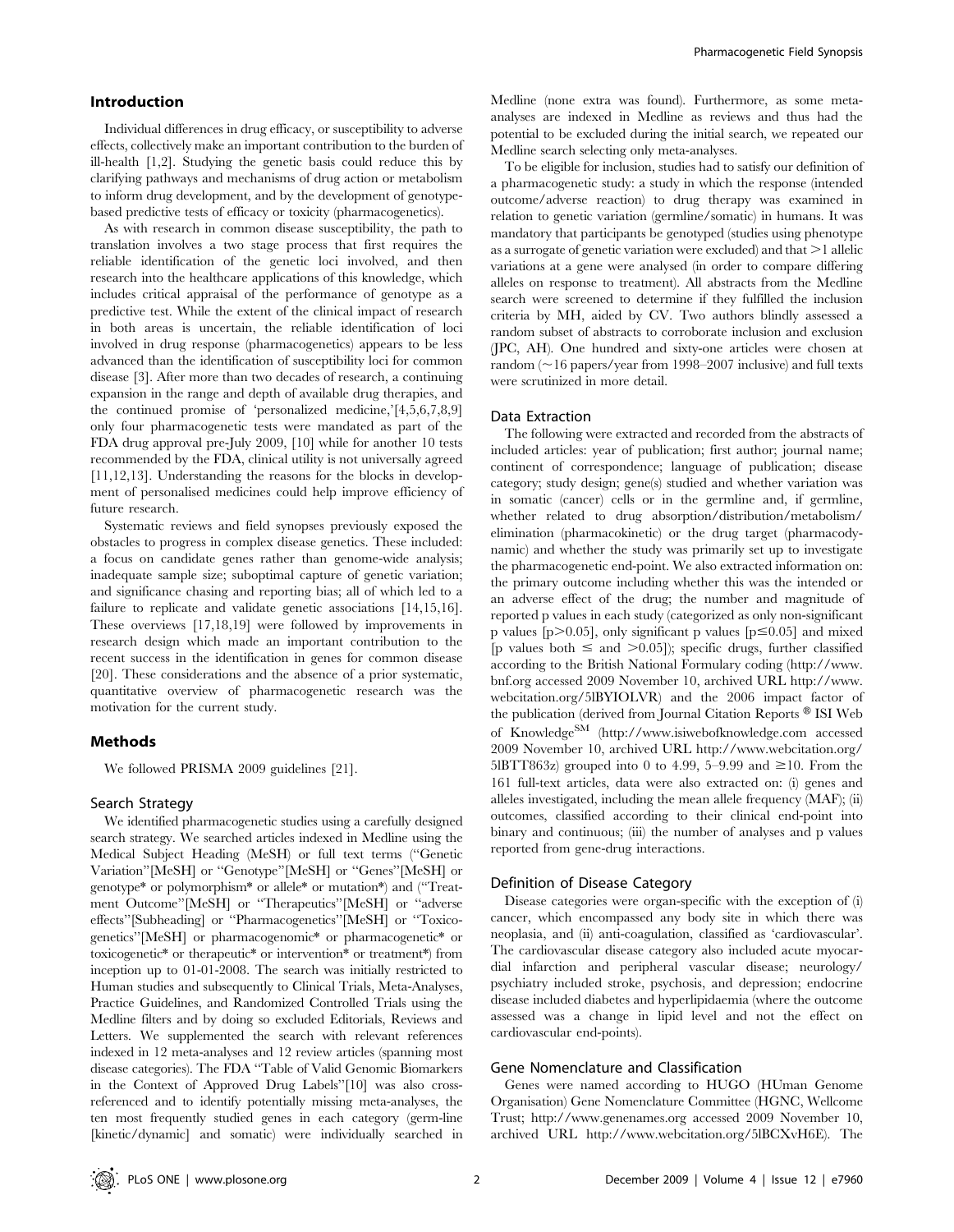classification of genes into dynamic or kinetic was checked with the Pharmacogenomics Knowledge database (PharmGKB; http:// www.pharmgkb.org accessed 2009 November 10, archived URL http://www.webcitation.org/5lBChBcLk). Where it was not possible to precisely classify the specific gene according to HUGO nomenclature, an asterisk was placed after the initial characters (e.g. HTR\* denotes serotonin receptor genes, of which HTR1B and HTR2A are specific examples).

#### Outcomes Recorded

A study in which the outcome investigated was the desired effect of the drug (e.g. pH lowering from use of a proton pump inhibitor) was defined as 'intended effect'; one in which the outcome was adverse was classified as an 'adverse effect' (this encompassed both hypersensitivity and dose-dependent adverse reactions).

For the 161 full-text papers, outcomes were classified as binary or continuous: examples of binary were death, disease recurrence, or an episode of bleeding; examples of continuous were changes in the plasma levels of a drug, gastric pH or international normalised ratio (INR, e.g. for the monitoring of warfarin anticoagulation).

#### Continent of Correspondence

The continent of correspondence was determined from the Medline citation and used as a surrogate marker for the geographic location of the study.

#### Study Design

The study design was categorized as: (i) prospective (including randomized clinical trials), (ii) case-control, (iii) cross-sectional, or (iv) meta-analysis.

#### Primary/Secondary Pharmacogenetic Study

A primary pharmacogenetic study was defined as one in which the title of the study or the stated aims or purpose within the text of the abstract indicated that the primary intention of the study was to investigate the effect of genetic variation on drug response. If not explicitly stated, the study was classified as a secondary pharmacogenetic study.

#### Exclusions

We excluded the following as 'drug' treatments: ionizing radiation, surgical procedures, non-drug-eluting stents, bone marrow transplantation, tobacco, alcohol, environmental agents or pollutants (e.g. lead), herbal remedies, dietary or lifestyle interventions including acupuncture, massage, counseling, or exercise.

#### U.S. Food and Drug Administration (FDA) Guidelines

We analysed the evidence-base behind the FDA list of approved pharmacogenetic tests (pre-July 2009) [10]. The articles cited in support of FDA labeling as 'test required' or 'test recommended' were reviewed (Document S1). Tests (gene and drug pairs) were cross-referenced with the generated database. FDA recommendations were contrasted with guidelines from authoritative medical bodies.

#### Statistical Analysis

Statistical analyses were performed using SPSS for Windows version 17.0 and Stata 10. A value of  $p \le 0.001$  was taken as significant. Frequency distributions were analysed for normality by 2-tailed Chi-Square. Impact factors were ranked by Mann-Whitney U. Sample sizes were converted into logarithmic (loge) values and means compared with unpaired student's t.

## Results

#### Articles Retrieved

A sensitive, non-specific search strategy in Medline (see Methods) yielded 102,264 articles (Figure 1) with an additional 1,641 articles identified from other sources. 97,339 (94%) articles were annotated as reviews, editorials or letters rather than primary research, and were excluded. Of the 6,548 remaining articles, a total of 1,668 (1.6% of studies from the initial search) reported original research that fulfilled all our inclusion criteria. A much less sensitive search strategy utilising the MeSH term ''pharmacogenetics'' retrieved only 4674 articles, of which 183 (4%) were indexed as original research (Figure 2).

#### Characteristics of Pharmacogenetic Studies

We noted a marked increase in the number of primary pharmacogenetic research studies (and other types of article) since 1990 (Figure 2). The majority of articles reporting original research investigated variation in the germline (1327, 79.6%, Table 1) and of these, the greater proportion studied genetic variation in drug targets (pharmacodynamic studies; 804, 60.6%) rather than genes encoding proteins involved in drug handling and elimination (pharmacokinetic). Most pharmacogenetic studies were prospective in design (1496, 89.7%) with about one-half (852; 51.1%) set in Europe or Australasia and one-third in North America (511 studies; 30.7%). The most frequently investigated disease areas were cancer (456 studies; 27.3%), neurology/ psychiatry (321 studies; 19.2%) and cardiovascular disease (287 studies; 17.2%) with a relative paucity of studies in infectious disease (106 studies, 6.4%) and respiratory medicine (49 studies, 2.9%). Most studies evaluated the intended effects of the drug under investigation (1190 studies; 71.6%); only one-eighth of studies (210, 12.6%) examined adverse drug effects, with pharmacokinetic rather than pharmacodynamic studies being more likely to do so  $(p = 2.02 \times 10^{-14})$ .

#### Genes Investigated and Number of Participants

The breadth of work and the foci of activity are illustrated by the total number of genes in each category and those most frequently studied (Figure 3). There were in total 541 genes studied (176 somatic, 305 pharmacodynamic and 70 pharmacokinetic with some overlap for 10 genes). Seven genes included studies involving over 10,000 participants in aggregate: two somatic (TP53 and non-specified karyotype mutations), 2 pharmacokinetic (MTHFR and CYP2C9) and 3 pharmacodynamic genes (ACE, AGT and APOE). About one-third (37.7%) of study participants were distributed among the 10 most frequently studied somatic genes; with the equivalent numbers in kinetic and dynamic studies being 68.5% and 41.8%, respectively. Thirteen of 70 (18.6%) kinetic genes, 22 of 305 (7.2%) dynamic genes and 12 of 176 (6.8%) somatic genes included more than 10 studies.

#### Most Frequently Studied Gene-Drug Combinations

The 10 most studied cancer cell gene variants were TP53 and cisplatin/5-fluorouracil/paclitaxel response, ERBB2 (HER2/neu) and anthracyclines/trastuzumab response, EGFR and gefitinib response, and RAS, FLT3, ABCB1, BCL2 and t(9;22) and other karyotype and cytogenetic mutations and response to a variety of combination chemotherapy regimens. The most studied germline pharmacokinetic and pharmacodynamic genes (Figure 4) were  $ACE$  and cardiovascular drug response (n = 79),  $CTP2D6$  and response to antidepressant therapy  $(n = 74)$ , CYP2C19 and response to gastrointestinal drugs (mostly proton pump inhibitors,  $n = 52$ ), *MTHFR* and response to nutritional drugs (predominantly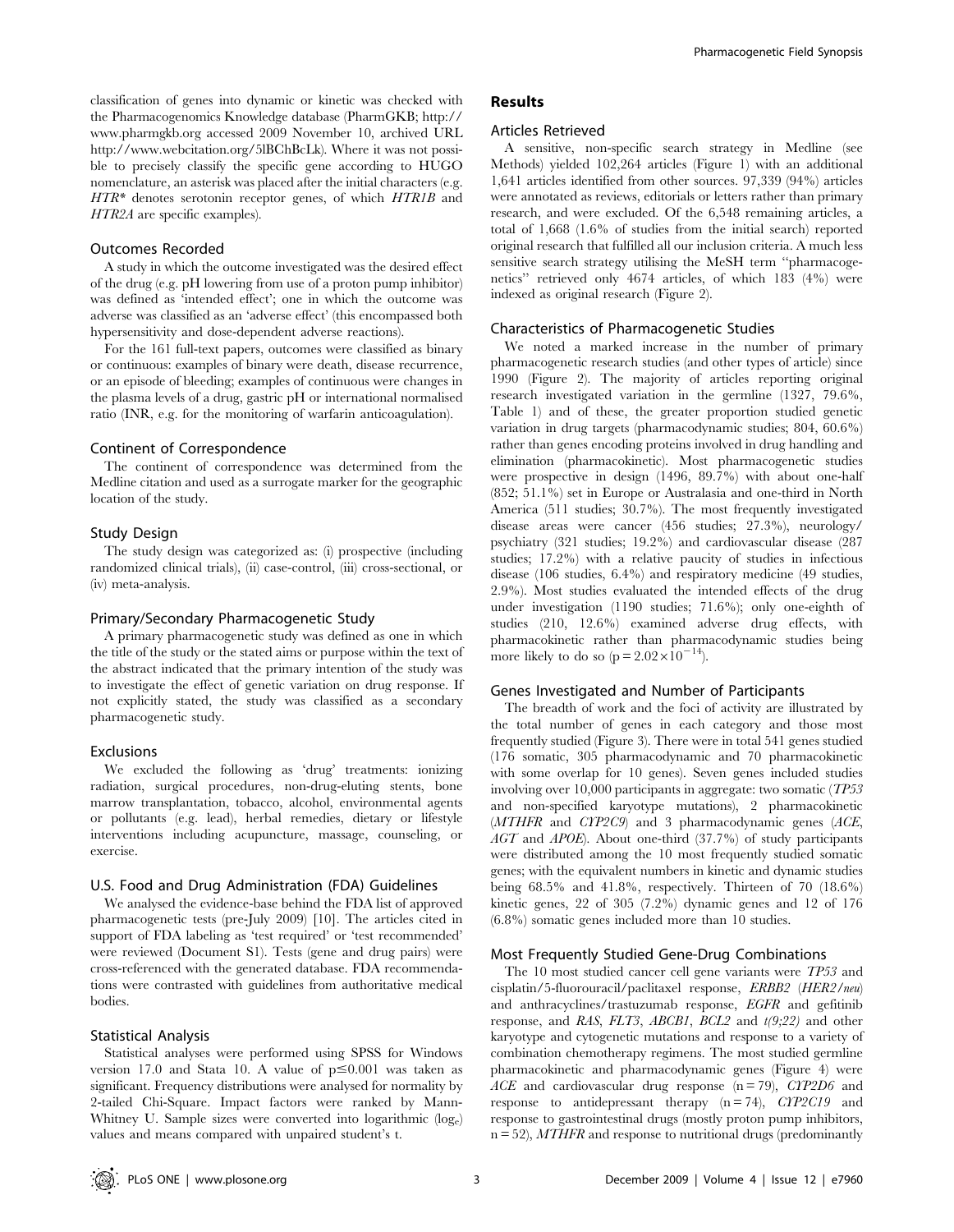

# For more information, visit www.prisma-statement.org.

Figure 1. Flow chart of methodology for identifying pharmacogenetic studies in the systematic review. From PRISMA 2009 guidelines [21].

doi:10.1371/journal.pone.0007960.g001

folate,  $n = 41$ ),  $ADRB2$  and response to respiratory medications (n = 34), CYP2C9 and cardiovascular drugs (mainly warfarin,  $n = 33$ ), *APOE* and response to drugs targeting the cardiovascular  $(n = 29)$  and central nervous system (CNS,  $n = 31$ ), *TPMT* and response to chemotherapy/immunosuppression (mostly azathioprine,  $n = 29$ ), and  $HTR*(n = 27)$  and  $DRD2(n = 27)$  and response to CNS drugs. However with the exception of ERBB2(HER2/ neu)/trastuzumab therapy, CYP2C9/warfarin and TPMT/azathioprine none of these genes are mandated or recommended by the FDA for pharmacogenetic testing [10].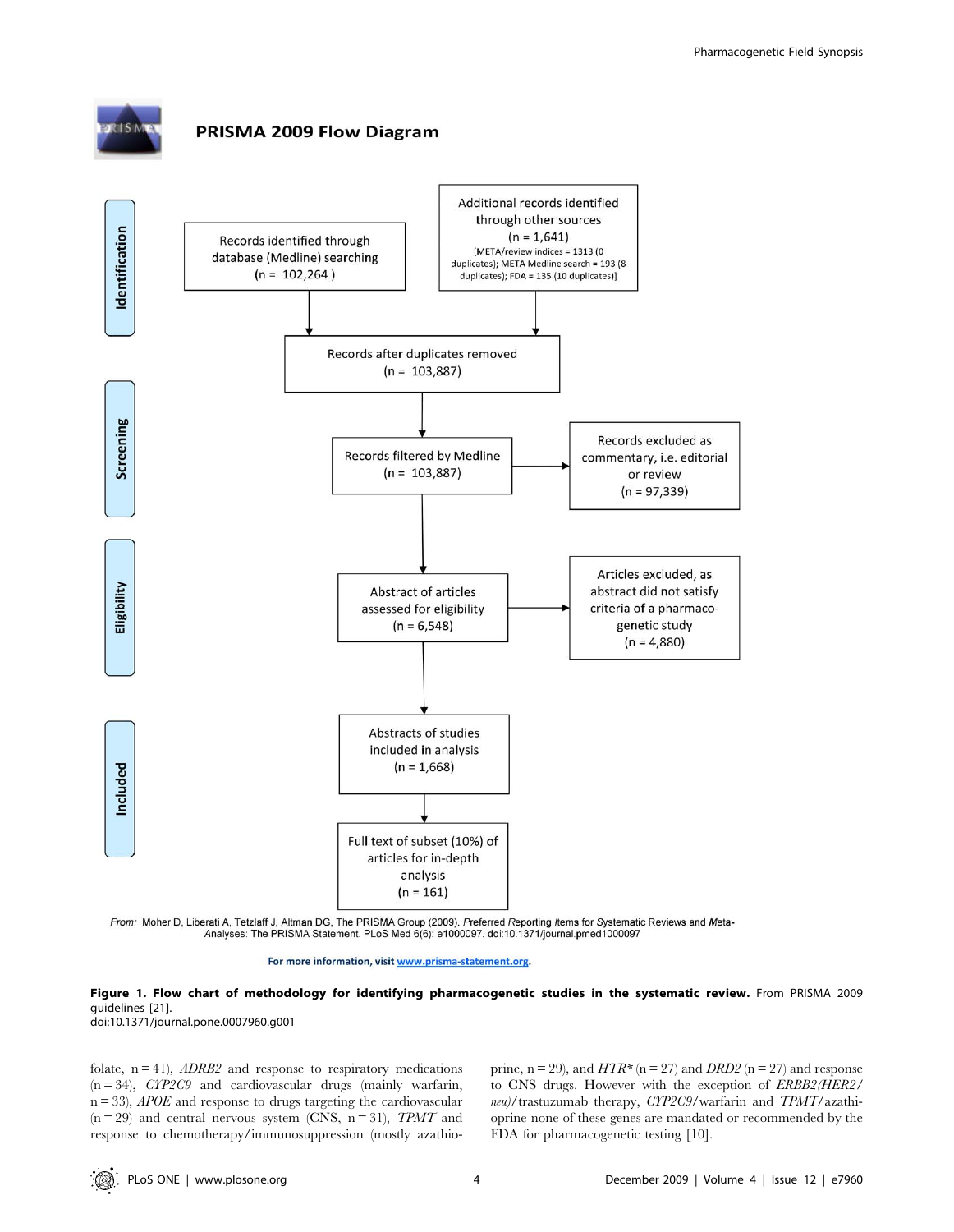

Figure 2. Growth in publications in the field of pharmacogenetics from 1967-2007 (inclusive). Our detailed search strategy incorporating both Medical Subject Headings (MeSH) and free-text terms (filtered for Humans and excluding Reviews/Editorials) identified 6,548 original articles (purple bars) of which 1,668 fulfilled the inclusion criteria (green bars). By contrast the total number of articles obtained based on a search using the MeSH term ''pharmacogenetics'' (including reviews and editorials) was 4,674, of which only 183 were original articles (red bars), indicating a ratio of approximately 1:25 of original research to commentary/review. doi:10.1371/journal.pone.0007960.g002

#### Outcomes

We next focused on indices of clinical relevance and study quality. As in clinical trials, continuous outcome measures in pharmacogenetic studies are more likely to be surrogates for more clinically relevant binary outcomes. For example, the international normalized ratio (INR), an index of the anticoagulant effect of warfarin, might be used as a surrogate for the risk of a major hemorrhage, a serious adverse clinical event arising from warfarin treatment. From the representative subset of 161 full-text articles, continuous outcomes were more frequently reported than binary outcomes. Of a total of 546 reported outcomes, less than one-third (167, 30.6%) were binary, and these were more likely to be reported in studies of genetic variation in cancer cells (median binary outcomes/paper: 2, IQR 1–3.25) than germ-line studies (median binary outcomes/paper: 0, IQR 0-1).

#### Sample Size

Sample size in genetic studies can serve as an index of the quality and reliability because unless effect sizes are large, small studies may be inadequately powered to detect plausible genetic effects reliably [22,23,24]. Common alleles (those with a minor allele frequency, MAF,  $>0.05$ ) tend to exert smaller effects on disease risk than rare alleles [25], with effect sizes for binary outcomes in gene-disease association studies being odds ratios for disease risk in the range of 1.28–1.65 [24]. Moreover, where a positive effect is seen in a small study of common alleles, a false positive association may be as or more likely than a true positive [22,24]. In the representative subset of full text articles of pharmacogenetic research, the median MAF of the variants studied was 0.12 (IQR 0.08–0.67), suggesting that similar effect sizes for binary outcomes might be expected in pharmacogenetic studies; reliable detection of effect sizes in this range would require sample sizes in the region of 3,500 [24]. However, the vast majority of pharmacogenetic studies were far smaller (median sample size 93) and the distribution highly skewed (IQR 40–222). Moreover, there was little evidence for an increase in sample size over time (Figure 5). Although pharmacodynamic studies (median sample size 102, IQR 51–273) tended to be larger than pharmacokinetic studies (median sample size 70, IQR 25-136,  $p = 7.61 \times 10^{-15}$ ) in neither case was the size of studies comparable to recent candidate gene or genome wide disease association studies [26]. Larger studies tended to achieve publication in higher than intermediate or lower impact journals  $(p=2.99\times10^{-7})$  and articles from North America, Europe & Australasia had larger sample sizes than those from Asia ( $p = 2.21 \times 10^{-6}$ ). However, most articles were published in journals of modest impact factor (median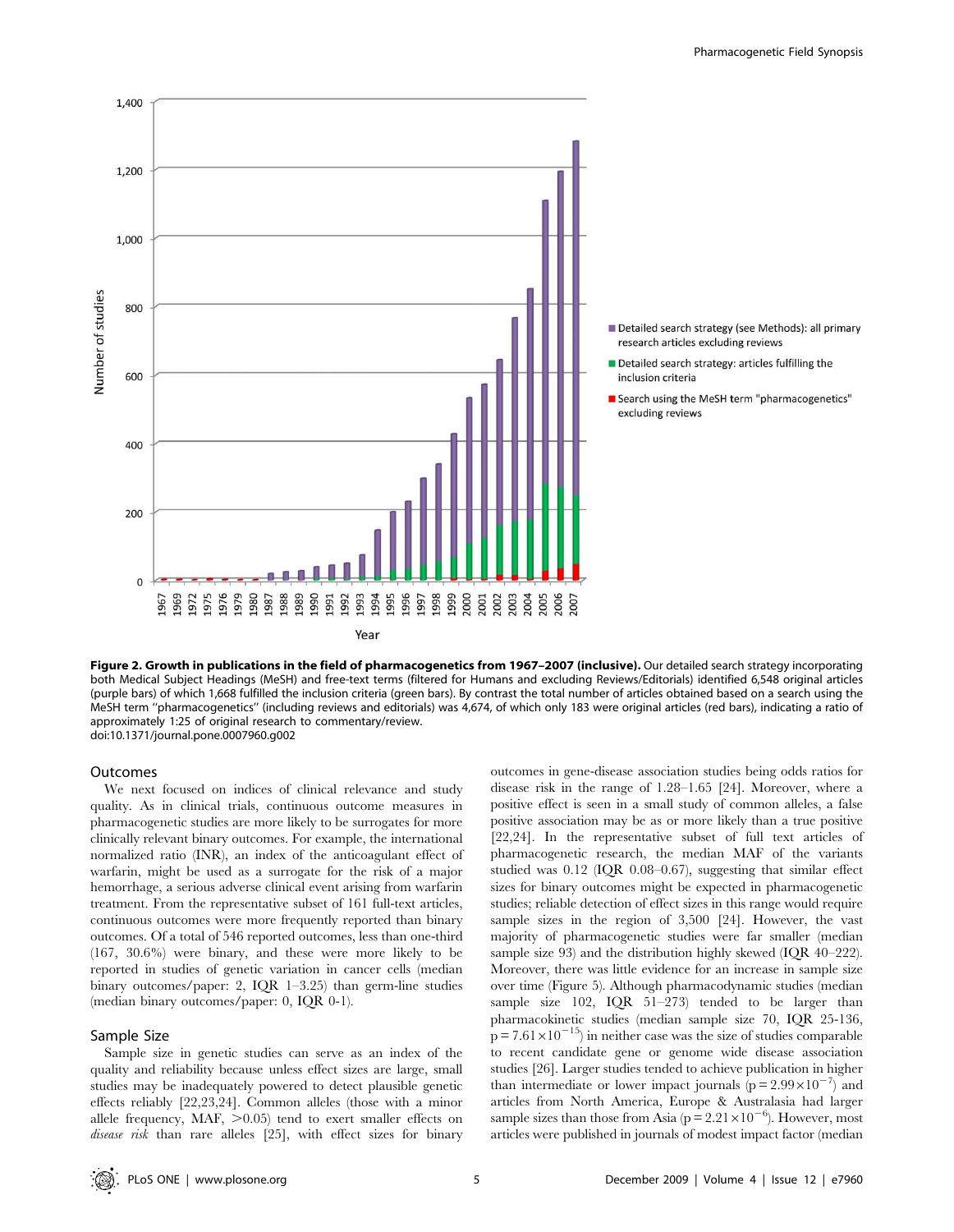Table 1. Characteristics of pharmacogenetic studies included in the systematic review.

|                                            |                          | All (n = $1668\dagger$ ) | Somatic $(n=341)$ | Dynamic $(n = 804)$ | Kinetic (n = $465$ ) | Full-text ( $n = 161$ ) |
|--------------------------------------------|--------------------------|--------------------------|-------------------|---------------------|----------------------|-------------------------|
| <b>Sample size</b> Median (IQR) $\ddagger$ |                          | 93 (40-222)              | 90 (39-281)       | 102 (51-273)        | 70 (25-136)          | 95 (43-246)             |
| <b>Full-text articles</b>                  |                          | 161                      | 29 (18.0%)        | 80 (49.7%)          | 48 (29.8%)           |                         |
| Study Design, no. (%) *                    |                          |                          |                   |                     |                      |                         |
|                                            | Prospective              | 1,496 (89.7%)            | 321 (94.1%)       | 716 (89.1%)         | 411 (88.6%)          | 146 (90.7%)             |
|                                            | Case-control             | 92 (5.5%)                | $6(1.8\%)$        | 55 (6.8%)           | 27 (5.8%)            | $9(5.6\%)$              |
|                                            | Cross-sectional          | 40 (2.4%)                | $2(0.6\%)$        | 20 (2.5%)           | 13 (2.8%)            | 4 (2.5%)                |
|                                            | Meta-analyses            | 32 (1.9%)                | $11(3.2\%)$       | 10 (1.2%)           | $10(2.2\%)$          | $1(0.6\%)$              |
|                                            | Unable                   | 7(0.4%)                  | $1(0.3\%)$        | 3(0.4%)             | $3(0.6\%)$           | $1(0.6\%)$              |
| Language, no. (%)                          |                          |                          |                   |                     |                      |                         |
|                                            | English                  | 1,638 (98.2%)            | 339 (99.4%)       | 784 (97.5%)         | 458 (98.5%)          | 161                     |
|                                            | Other                    | 30 (1.8%)                | $2(0.6\%)$        | 20 (2.5%)           | 7(1.5%)              | $\pmb{0}$               |
| Continent of correspondence,<br>no. (%)    |                          |                          |                   |                     |                      |                         |
|                                            | Europe & Australasia     | 852 (51.1%)              | 160 (46.9%)       | 431 (53.7%)         | 234 (50.3%)          | 84 (52.2%)              |
|                                            | N America                | 511 (30.7%)              | 145 (42.5%)       | 240 (29.9%)         | 105 (22.6%)          | 49 (30.4%)              |
|                                            | Asia                     | 242 (14.5%)              | 27 (7.9%)         | 96 (12.0%)          | 113 (24.3%)          | 25 (15.5%)              |
|                                            | Other                    | 55 (3.3%)                | $8(2.3\%)$        | 31 (3.9%)           | 12 (2.6%)            | 3 (1.9%)                |
|                                            | Not specified            | 7(0.4%)                  | $1(0.3\%)$        | $5(0.6\%)$          | $1(0.2\%)$           | $\mathbf 0$             |
| <b>Disease category</b> , no. (%)          |                          |                          |                   |                     |                      |                         |
|                                            | Cancer                   | 456 (27.3%)              | 341 (100%)        | 37 (4.6%)           | 68 (14.6%)           | 37 (23.0%)              |
|                                            | Neurology/Psychiatry     | 321 (19.2%)              | 0                 | 228 (28.4%)         | 81 (17.4%)           | 26 (16.1%)              |
|                                            | Cardiovascular           | 287 (17.2%)              | 0                 | 193 (24.0%)         | 76 (16.3%)           | 34 (21.1%)              |
|                                            | Endocrine                | 164 (9.8%)               | $\pmb{0}$         | 135 (16.8%)         | 25 (5.4%)            | 16 (9.9%)               |
|                                            | Other                    | 440 (26.4%)              | $\mathbf 0$       | 211 (26.2%)         | 215 (46.2%)          | 48 (29.8%)              |
| Pharmacogenetic design, no. (%)            |                          |                          |                   |                     |                      |                         |
|                                            | Primary                  | 1,364 (81.8%)            | 249 (73.0%)       | 661 (82.2%)         | 403 (86.7%)          | 137 (85.1%)             |
|                                            | Secondary                | 258 (15.5%)              | 77 (22.6%)        | 122 (15.2%)         | 54 (11.6%)           | 23 (14.3%)              |
|                                            | Unable                   | 46 (2.8%)                | 15 (4.4%)         | 21 (2.6%)           | 8(1.7%)              | $1(0.6\%)$              |
| <b>Outcome</b> , no. (%)                   |                          |                          |                   |                     |                      |                         |
|                                            | Intended effect          | 1,190 (71.6%)            | 314 (92.4%)       | 634 (79.2%)         | 208 (44.8%)          | 115 (71.4%)             |
|                                            | Adverse effect           | 210 (12.6%)              | 2(0.6%)           | 116 (14.5%)         | 80 (17.2%)           | 19 (11.8%)              |
|                                            | <b>Both</b>              | 99 (6.0%)                | 17 (5.0%)         | 26 (3.2%)           | 47 (10.1%)           | 7(4.3%)                 |
|                                            | Other                    | 164 (9.9%)               | $7(2.1\%)$        | 25 (3.1%)           | 129 (27.8%) §        | 20(12.4%)               |
| <b>Impact factor</b> , no. (%)             |                          |                          |                   |                     |                      |                         |
|                                            | 0 to 4.99**              | 903 (54.1%)              | 141 (41.3%)       | 453 (56.3%)         | 275 (59.1%)          | 72 (44.7%)              |
|                                            | 5 to 9.99                | 507 (30.4%)              | 73 (21.4%)        | 256 (31.8%)         | 163 (35.1%)          | 59 (36.6%)              |
|                                            | $\geq$ 10                | 258 (15.5%)              | 127 (37.2%)       | 95 (11.8%)          | 27 (5.8%)            | 30 (18.6%)              |
| <b>P</b> value category, no. $(\%) \perp$  |                          |                          |                   |                     |                      |                         |
|                                            | Only $p$ values $<$ 0.05 | 608 (74.5%)              | 120 (67.4%)       | 286 (75.7%)         | 177 (77.3%)          | 57 (70.4%)              |
|                                            | Mixed p values           | 132 (16.2%)              | 37 (20.8%)        | 52 (13.8%)          | 40 (17.5%)           | 17 (21.0%)              |
|                                            | Only p values > 0.05     | 76 (9.3%)                | 21 (11.8%)        | 40 (10.6%)          | 12 (5.2%)            | $7(8.6\%)$              |

{ 58 of 1,668 studies are mixed dynamic/kinetic.

{ Meta-analyses excluded, values are for 1504 abstracts that report a sample size. 4 of 161 full-text articles were mixed pharmacokinetic/pharmacodynamic. \*Percentages are of total.

\*\*Includes journal that are not listed with ISI.

 $\perp$  For 816 abstracts reporting a p value or 81 full-text papers.

<sup>§</sup>Studies investigating plasma levels of drugs.

doi:10.1371/journal.pone.0007960.t001

4.77, IQR 2.83–8.07; 54.1% were published in journals of impact factor  $\leq$ 5), with no clear trend for an emergence of a larger proportion of high impact factor articles over time  $(p = 0.861)$ . Impact factors were higher in studies of genetic variation in cancer cells ( $p = 2.07 \times 10^{-14}$ ) and articles from North America  $(p=2.17\times10^{-13})$  compared to others in their respective groups.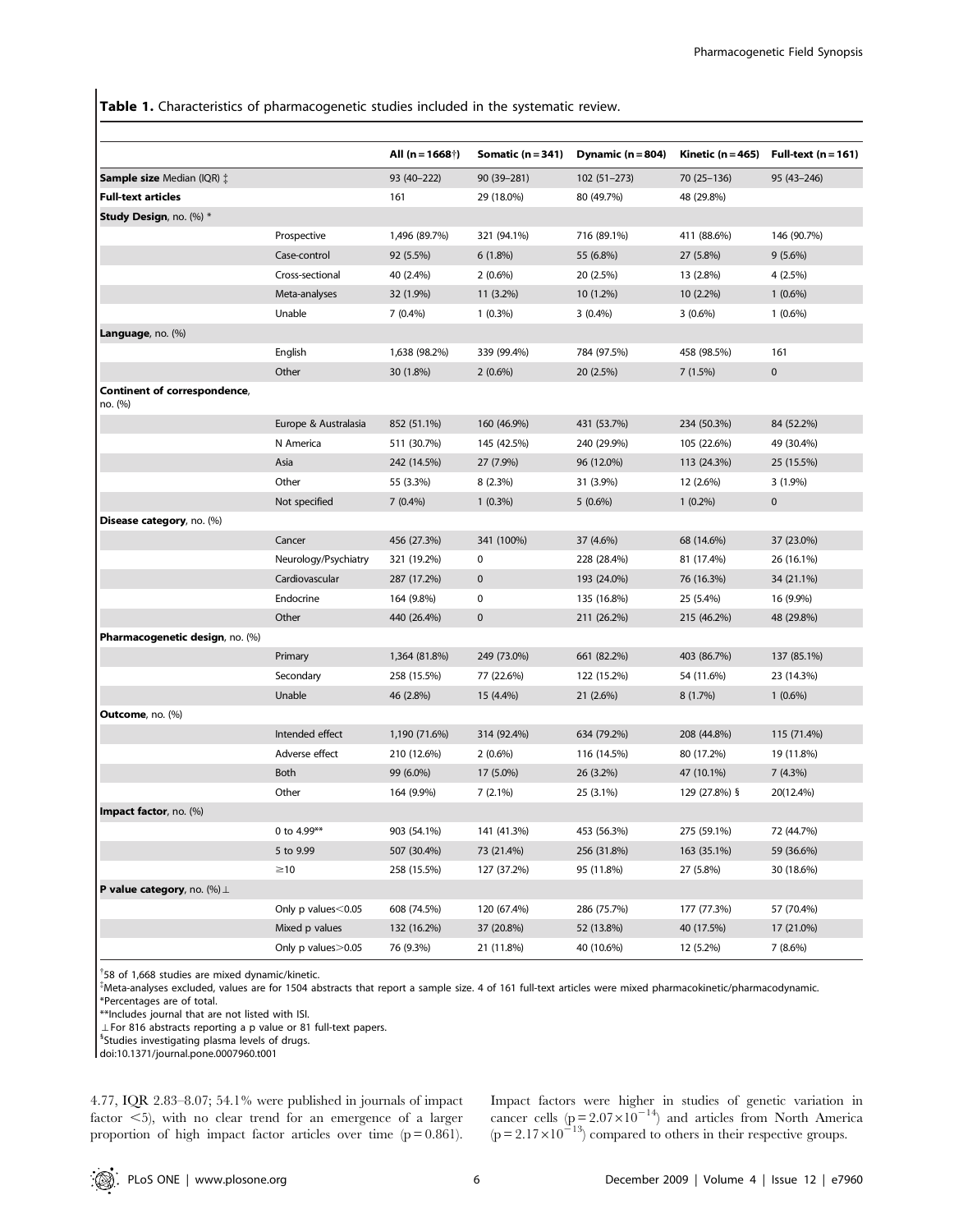

Figure 3. The 50 most frequently studied genes and the aggregate number of participants per gene. (a) pharmacodynamic genes (n = 305); (b) pharmacokinetic genes (n = 70); and (c) somatic genes (n = 176).  $*$  refers to >1 gene and/or non-HUGO nomenclature. doi:10.1371/journal.pone.0007960.g003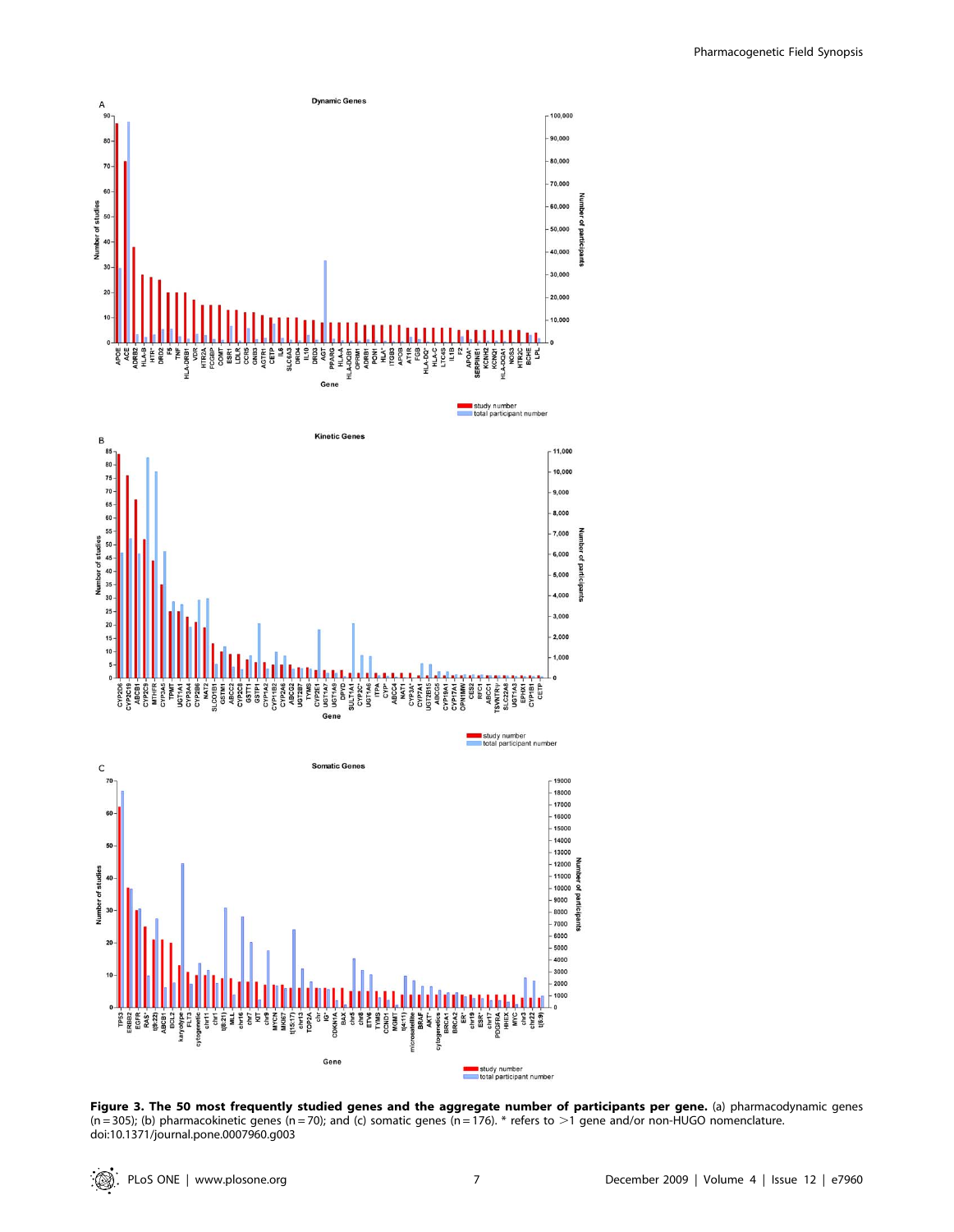#### A Pharmacodynamic

|                                | APOE           | ACE            | ADRB2          | HLA-B        | HTR*           | DRD <sub>2</sub> | F <sub>5</sub> | <b>TNF</b>     | HLA-DRB1     | <b>VDR</b>     |
|--------------------------------|----------------|----------------|----------------|--------------|----------------|------------------|----------------|----------------|--------------|----------------|
| 1. Gastroenterology            | $\overline{2}$ | $\mathbf{0}$   | $\mathbf{0}$   | $\mathbf{0}$ | $\mathbf{0}$   | $\mathbf 0$      | $\bf{0}$       | 5              |              | $\mathbf{0}$   |
| 2. Cardiovascular              | 29             | 79             | $\overline{4}$ | $\mathbf{O}$ | $\overline{2}$ | $\bf{0}$         | $\overline{7}$ |                |              |                |
| 3. Respiratory                 | $\overline{0}$ | $\bf{0}$       | 34             | $\mathbf{0}$ | $\mathbf{0}$   | $\mathbf{0}$     | $\overline{0}$ | $\mathbf{0}$   | $\mathbf{0}$ | $\Omega$       |
| 4. CNS                         | 31             | $\overline{2}$ | $\mathbf{0}$   | 12           | 27             | 27               | $\mathbf{O}$   | $\overline{2}$ |              |                |
| 5. Infections                  |                | $\mathbf{0}$   | $\mathbf{0}$   | 11           | $\mathbf{0}$   | $\mathbf{0}$     | $\bf{0}$       |                |              |                |
| 6. Endocrine                   | 10             | 3              | $\mathbf{1}$   | $\mathbf{0}$ | $\mathbf{0}$   | 1                | $\overline{2}$ |                |              | $\overline{7}$ |
| 7. Obstetrics/Gynaecology      |                | $\mathbf{0}$   | $\mathbf{0}$   | $\mathbf{0}$ | $\Omega$       | $\mathbf{0}$     | 12             | $\mathbf{0}$   | $\mathbf{0}$ | $\mathbf{0}$   |
| 8. Malignant/Immunosuppression |                | $\overline{0}$ | $\mathbf{0}$   | $\mathbf{0}$ | $\Omega$       | $\overline{0}$   | $\overline{0}$ | $\overline{4}$ | 8            | $\overline{ }$ |
| 9. Nutrition/Blood             | 4              | $\mathbf{0}$   | $\mathbf 0$    | $\mathbf{0}$ | $\mathbf{0}$   | $\mathbf{0}$     | $\bf{0}$       | $\mathbf{0}$   | $\mathbf{0}$ | 9              |
| 10. Muscle/Joint               | 5              | $\overline{0}$ | $\mathbf{O}$   | $\mathbf{1}$ | $\Omega$       | $\Omega$         | $\Omega$       | $\overline{4}$ | 6            | $\Omega$       |
| 11. Eye                        | $\Omega$       | $\overline{0}$ | $\mathbf{0}$   | $\mathbf{0}$ | $\Omega$       | $\Omega$         | $\Omega$       | $\Omega$       | $\Omega$     | $\Omega$       |
| <b>12. ENT</b>                 | 0              | $\bf{0}$       | 3              | $\mathbf{0}$ | $\mathbf{0}$   | $\mathbf{0}$     | $\Omega$       | $\mathbf{O}$   | $\mathbf{0}$ | o              |
| 13. Skin                       |                | $\mathbf 0$    | $\mathbf{O}$   | $\mathbf{0}$ | $\overline{0}$ | $\overline{0}$   | $\bf{0}$       |                | $\bf{0}$     | 3              |
| 14. Vaccine                    | 0              | $\Omega$       | $\mathbf 0$    | $\mathbf{1}$ | $\Omega$       | $\Omega$         | $\overline{0}$ |                |              | $\Omega$       |
| 15. Anaesthesia                |                | $\bf{0}$       | $\mathbf 0$    | $\mathbf{0}$ | $\Omega$       | $\Omega$         | $\bf{0}$       | $\mathbf{0}$   | $\mathbf{0}$ |                |

#### **B** Pharmacokinetic

|                                | CYP2D6         | CYP2C19        | ABCB1          | CYP2C9         | <b>MTHFR</b>   | CYP3A5         | <b>TPMT</b>    | UGT1A1         | CYP3A4         | CYP2B6         |
|--------------------------------|----------------|----------------|----------------|----------------|----------------|----------------|----------------|----------------|----------------|----------------|
| 1. Gastroenterology            | $\mathbf{0}$   | 52             | $\overline{2}$ | $\Omega$       | $\mathbf{0}$   | $\mathbf{0}$   |                | $\mathbf{0}$   | $\overline{0}$ | $\Omega$       |
| 2. Cardiovascular              | 11             | $\overline{4}$ | 12             | 33             | 4              | 6              | $\mathbf{0}$   |                | 4              |                |
| 3. Respiratory                 |                |                |                | $\mathbf 0$    | $\overline{0}$ | $\mathbf 0$    | $\mathbf{0}$   | $\overline{0}$ | $\mathbf{0}$   | 0              |
| 4. CNS                         | 74             | 23             | 8              | 10             | $\bf{0}$       | $\overline{4}$ | $\mathbf{0}$   | $\overline{2}$ | 5              |                |
| 5. Infections                  | $\overline{2}$ | 21             | 29             | $\mathbf{O}$   | $\mathbf{0}$   | 11             |                | 3              | 8              | 15             |
| 6. Endocrine                   | $\mathbf{0}$   | $\overline{2}$ | $\overline{2}$ | 3              |                |                | $\overline{0}$ | $\mathbf{0}$   |                | $\Omega$       |
| 7. Obstetrics/Gynaecology      |                | $\mathbf{0}$   | $\mathbf{0}$   | $\mathbf 0$    | $\mathbf{0}$   | $\mathbf{0}$   | $\mathbf{0}$   | $\mathbf{0}$   | 0              |                |
| 8. Malignant/Immunosuppression | 4              | 3              | 22             | 3              | 15             | 16             | 29             | 23             | 10             |                |
| 9. Nutrition/Blood             | $\Omega$       | $\overline{0}$ | $\mathbf{1}$   | $\mathbf{0}$   | 41             | $\overline{0}$ | $\mathbf{0}$   |                | $\mathbf{0}$   | $\overline{0}$ |
| 10. Muscle/Joint               |                | $\Omega$       | $\mathbf{0}$   | 12             |                | $\mathbf{0}$   | $\Omega$       |                | 0              |                |
| 11. Eye                        | $\Omega$       | $\Omega$       | $\Omega$       | $\overline{0}$ | $\overline{0}$ | $\mathbf{0}$   | $\Omega$       | $\Omega$       | $\bf{0}$       |                |
| <b>12. ENT</b>                 | $\Omega$       |                | $\Omega$       | $\Omega$       | $\Omega$       | $\Omega$       | $\Omega$       | $\Omega$       | $\Omega$       |                |
| 13. Skin                       |                | $\Omega$       | $\Omega$       | $\overline{0}$ | $\mathbf{0}$   | $\overline{0}$ | $\overline{0}$ | 0              | $\Omega$       |                |
| 14. Vaccine                    |                | 0              | 0              | $\Omega$       | $\Omega$       | $\Omega$       | 0              | $\mathbf{0}$   | 0              |                |
| 15. Anaesthesia                |                |                |                |                |                |                |                | $\mathbf 0$    |                |                |

Figure 4. Categories of drugs evaluated in pharmacogenetic studies of the 10 most frequently studied genes. (a) pharmacodynamic; and (b) pharmacokinetic. Numbers represent total studies per gene and drug category, with cell color shading to emphasize value (heat matrix). CNS = central nervous system; ENT = ears, nose and throat. Drugs are classified as in British National Formulary (http://www.bnf.org). doi:10.1371/journal.pone.0007960.g004

#### Reporting of Statistical Significance

Significance chasing bias, evidenced by a disproportionate reporting of extreme p values in small studies, previously affected candidate gene disease association studies [27]. To assess whether this might also be the case in the pharmacogenetic literature, we evaluated the distribution of reported p values in abstracts of primary research articles. About one half of study abstracts (816, 48.9%) reported a p value. Three quarters of these articles reported only significant p values (608 abstracts, 74.5%). There was no difference ( $p = 0.926$ ) in the size of studies among the three p value categories: median sample size (IQR) of articles reporting only non-significant p values was 99 (57–292); mixed (significant and non-significant) p values was 103 (48–252); and only significant p values was 106 (49–252). These findings were corroborated in the detailed analysis of 161 full papers  $(p = 0.608)$ .

The predominance of significant p values suggests either that the prior odds of success in pharmacogenetics is higher than in most other fields of biomedical research, or that the published literature is affected by chance findings and/or publication bias [22]. Another index of significance chasing bias is the total number

of hypotheses tested by any study. One hundred and twenty five of 161 full-text articles reported a p value (Figure 6) with a median of 6 p values per article (IQR 3–12). These 161 articles had a theoretical median of 12 total reportable comparisons per study (IQR 4–29, Figure 7, calculated by number of alleles x number of drugs x number of outcomes recorded), suggesting that the potential for post-hoc subgroup analysis is large in pharmacogenetic research.

#### Use of Meta-Analysis

Meta-analysis has been used to strengthen conclusions regarding genetic effects on disease outcomes [28,29,30]. Thirty one meta-analyses of pharmacogenetic studies were identified spanning 29 genes (Table 2), 23 of which included 4 or more studies. However, a further 107 genes that were the subject of  $\geq$ 4 studies had never been the subject of a meta-analysis. The majority of meta-analyses investigated variants in the germline  $(n = 19)$  with over half  $(n = 21)$  investigating intended effects and less than onequarter  $(n = 7)$  adverse outcomes. For those genes exposed to meta-analysis, the median number of studies per gene was 22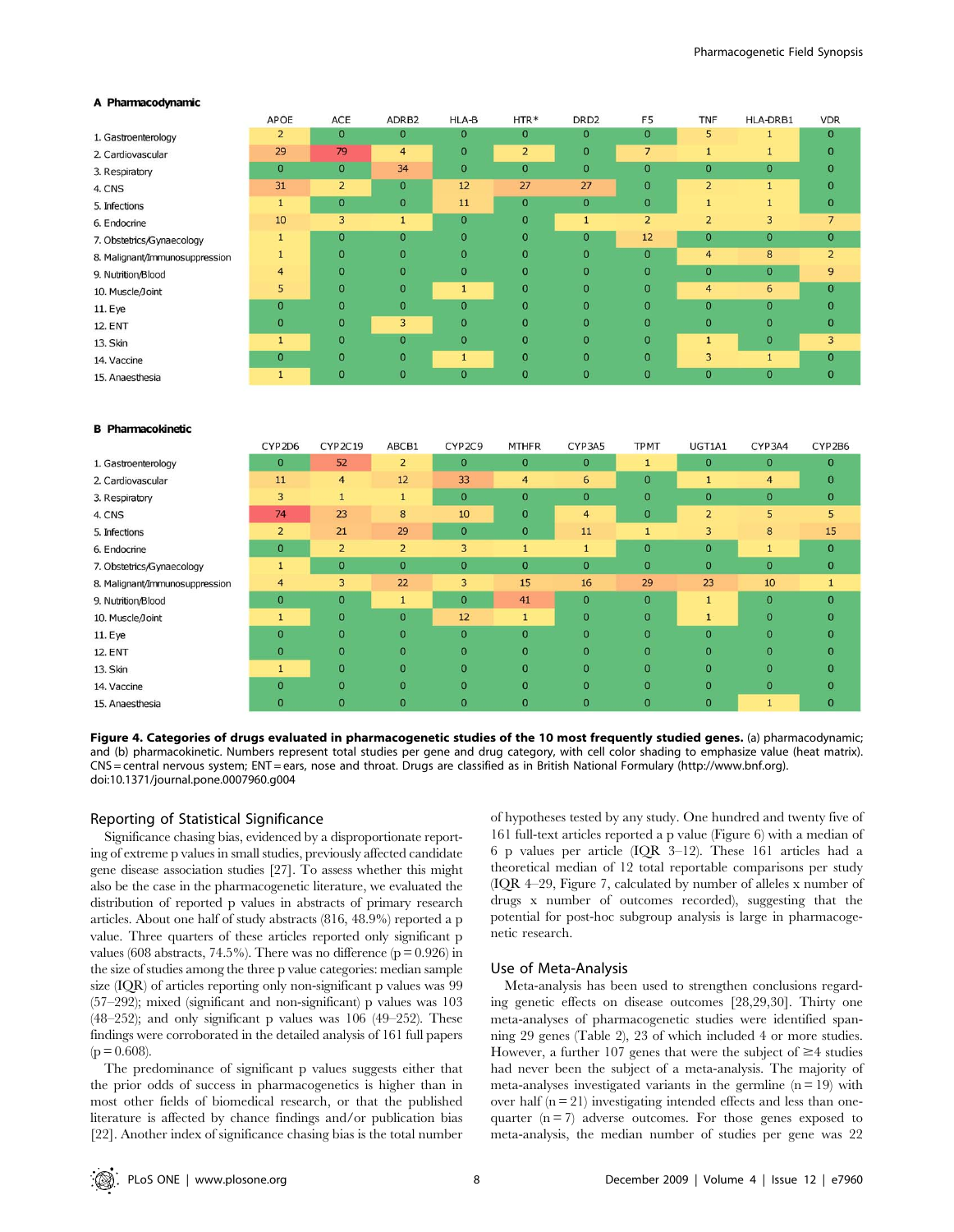

Figure 5. Sample size of pharmacogenetic studies from 1987 to 2007 (inclusive). Horizontal bars designate the median, boxes indicate 25<sup>th</sup> and 75<sup>th</sup> centiles of the distribution and vertical bars represent the non-outlier range. doi:10.1371/journal.pone.0007960.g005

(IQR 5–52). Six of the 7 meta-analyses in the somatic gene category (85.7%) involved the 10 most frequently studied genes, and 5 of 7 (71.4%) in the pharmacokinetic category. However, only 4 of 15 (26.7%) meta-analyses in the pharmacodynamic category involved the 10 most studied genes.

#### FDA-Supported Pharmacogenetic Tests

We next assessed the evidence-base for pharmacogenetic tests listed by the FDA. At the time this study was performed (pre-July 09), the FDA had published guidelines on ''valid genomic biomarkers'', [10] classifying pharmacogenetic tests into (i)



Figure 6. Distribution of p values in 161 full-text primary research articles in pharmacogenetics. doi:10.1371/journal.pone.0007960.g006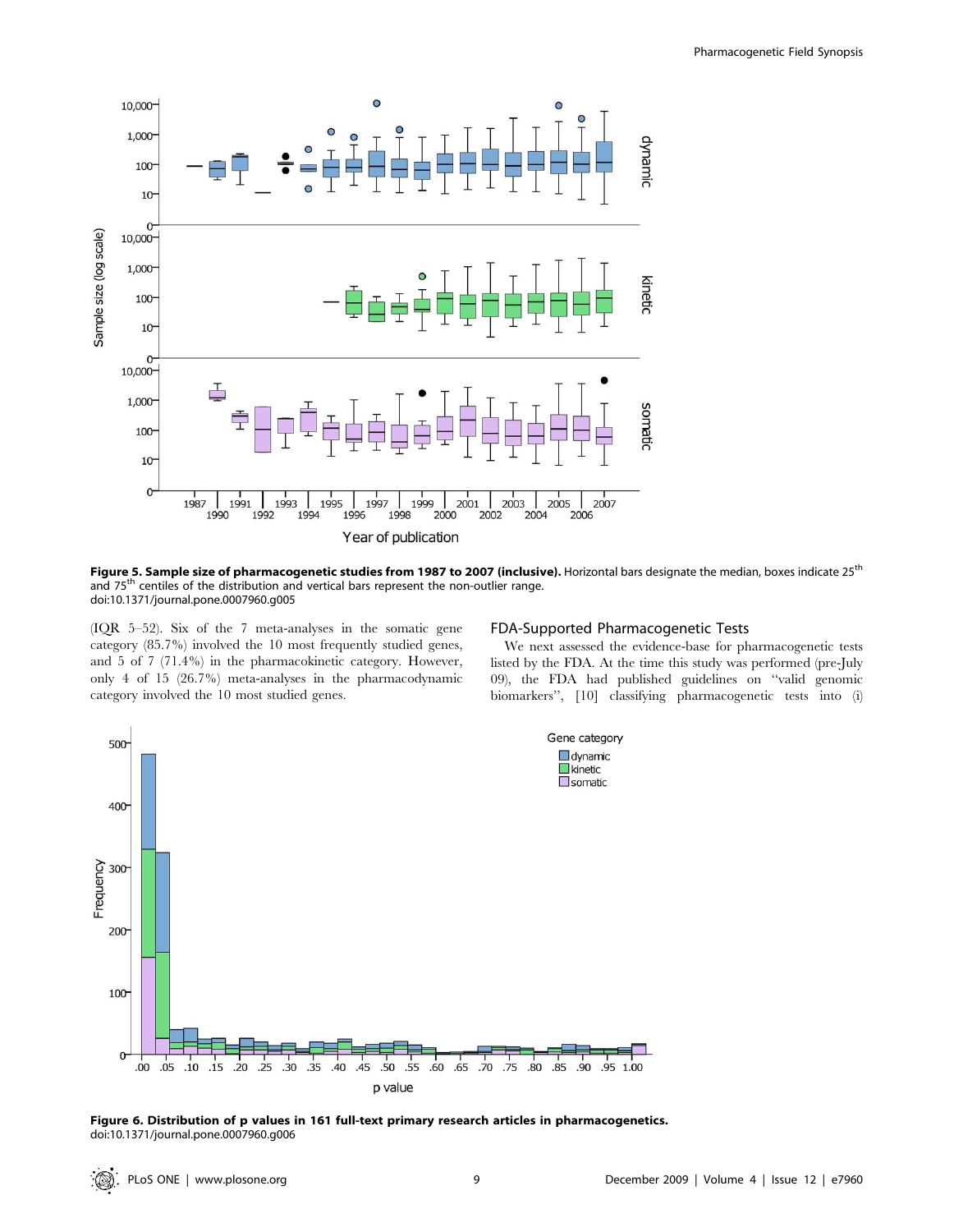

Figure 7. The theoretical number of total comparisons in 161 full-text articles. Calculated by multiplying the number of gene alleles studied by the number of drugs investigated by the number of outcomes recorded. doi:10.1371/journal.pone.0007960.g007

required, (ii) recommended, and, (iii) information only. In July 2009, the website was updated [31] with removal of the classification system, however the list of ''valid genomic biomarkers'' and supporting references remained largely unchanged. We based our analysis on the original guidelines with accompanying classification system (Document S1).

Of the 136 references listed by the FDA in support of pharmacogenetic testing, one article was indexed in Medline as a meta-analysis (Figure 8), 63 (46%) were annotated either as clinical trials/government-supported research or comparative studies, with the remainder (48 studies, 35%) being reviews, case reports or historical articles and 24 being unclassified. Only a small proportion of the 1668 articles identified from our search mapped to relevant FDA endorsed pharmacogenetic tests (n = 101, Table S1). FDA recommended or mandated pharmacogenetic tests were more likely to investigate adverse effects, involve pharmacokinetic genes and relate to cardiovascular disease ( $p = 1.43 \times 10^{-16}$ ,  $1.45 \times 10^{-7}$  and  $5.06\times10^{-7}$  respectively).

#### Discussion

A distinctive feature of the field of pharmacogenetics is the predominance of publications indexed as reviews, commentaries, letters and other opinion based pieces over primary research articles, whichever search strategy we used to identify articles. This may have contributed to a high expectation of the delivery of personalized medicines [5,6,7] with modest realisation of this goal thus far. Though expanding in general, pharmacogenetic research currently centres mainly in cancer, cardiovascular and neurological/psychiatric disease with most studies being set in Europe and North America, presumably mainly among subjects of European ancestry. The relative dearth of research in other therapeutic areas (e.g. communicable disease) and among individuals of non-European ancestry, among whom there is a considerable global disease burden, may be creating an imbalance that will require

addressing in future work. Even if the relevant genetic variants and effect sizes are homogeneous across different ancestral groups [32], differences in allele frequency can vary greatly [33] and such variation means that the population impact of genetic variants influencing drug response will often differ by ethnicity even if effect sizes are similar.

The major goal of pharmacogenetic research is development of genotype-based predictive tests of efficacy or toxicity. However, a prerequisite is the reliable identification of the relevant genetic loci. In genetic work, where many hundreds of thousands of hypotheses can be tested, research designs are needed that optimise the detection of true positive (while limiting the potential for false positive) association [17,18,19]. Despite some high quality studies, in broad terms, there are several features of the field as a whole that suggest that only a proportion of the positive associations reported are genuine. These include: the small size of most studies coupled with the more frequent evaluation of common rather than rare variants (whose effect sizes would be predicted to be small and which therefore requires large sample sizes for their reliable detection); use of surrogate (usually continuous) outcome measures rather than more clinically relevant binary outcomes; and subgroup analyses with multiple hypothesis testing. Our study may have been limited by analysing only the abstracts of articles satisfying inclusion criteria. However, detailed data (information unlikely to be reported in abstracts) on outcome measures (binary/continuous), gene variants and reported p values were derived from the full text of a subset of 10%, which accurately reflected the span of studies in the database.

Similar problems to those we highlight were recognised in the field of genetics of common disease a decade or so ago. What followed were efforts to systematically and comprehensively collate evidence from genetic association studies, large collaborative metaanalyses, larger primary studies, more comprehensive capture of genetic variation at any given locus, independent replication, and, most recently, whole genome association studies [26]. These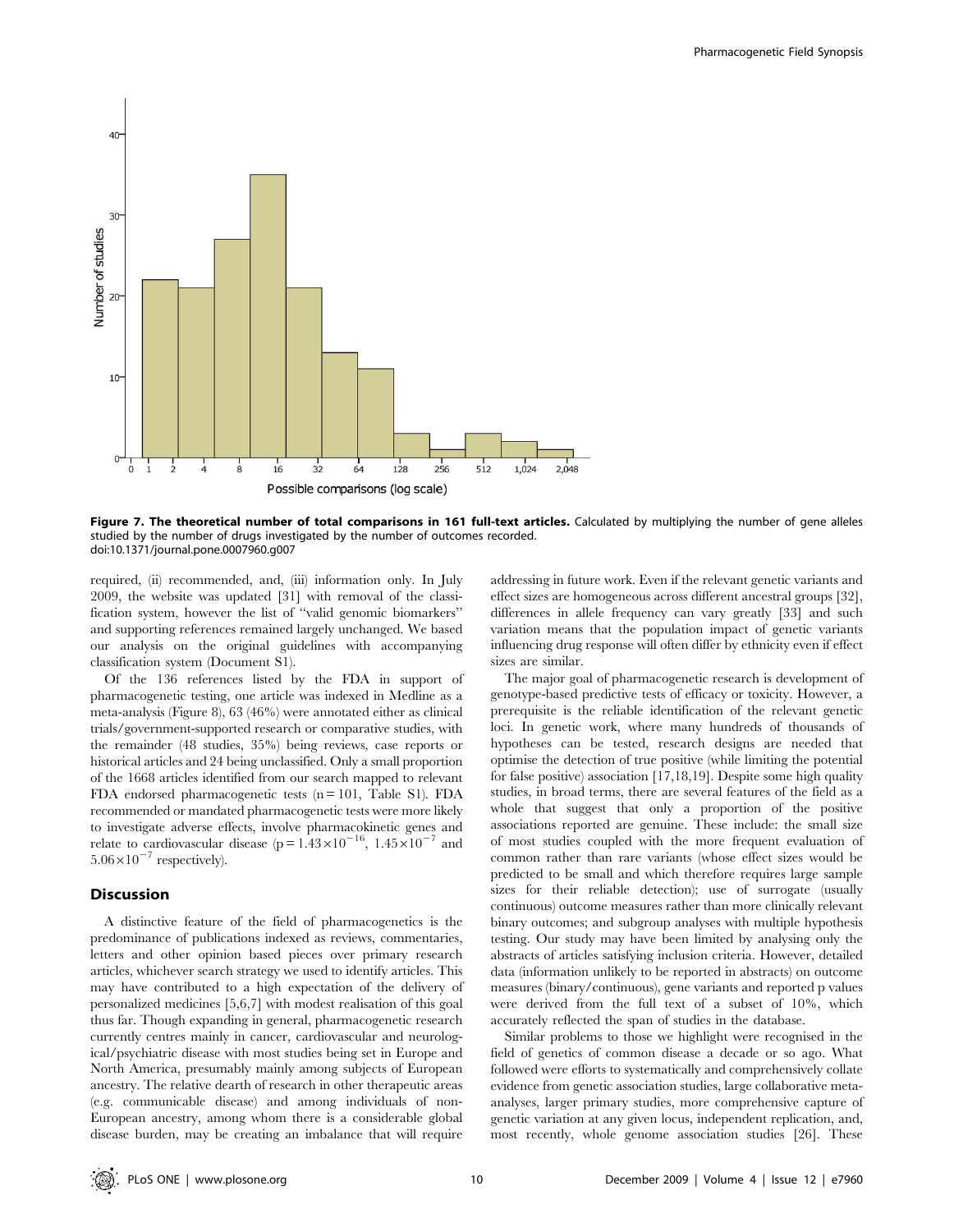Table 2. Summary of meta-analyses of pharmacogenetic studies.

| <b>Gene category</b>                 | Gene or region (number of<br>meta-analyses if $>1$ ) | Total number of<br>individual studies | <b>Median no of studies</b><br>per gene per category | Median sample size of meta-analyses<br>(IQR) per gene per category |
|--------------------------------------|------------------------------------------------------|---------------------------------------|------------------------------------------------------|--------------------------------------------------------------------|
| Somatic (12 meta-analyses, 7 genes)  |                                                      |                                       | 30                                                   | 503 (230-756)                                                      |
|                                      | ABCB1 §                                              | 21                                    |                                                      |                                                                    |
|                                      | chr8                                                 | 5                                     |                                                      |                                                                    |
|                                      | EGFR (4) §                                           | 30                                    |                                                      |                                                                    |
|                                      | ERBB2 (2) §                                          | 37                                    |                                                      |                                                                    |
|                                      | FLT3 §                                               | 11                                    |                                                      |                                                                    |
|                                      | RAS* §                                               | 25                                    |                                                      |                                                                    |
|                                      | TP53 (2) §                                           | 62                                    |                                                      |                                                                    |
| Dynamic (10 meta-analyses, 15 genes) |                                                      |                                       | 5                                                    | 2,183 (751-6,638)                                                  |
|                                      | ACE §                                                | 72                                    |                                                      |                                                                    |
|                                      | APOA*                                                | 5                                     |                                                      |                                                                    |
|                                      | APOE §                                               | 87                                    |                                                      |                                                                    |
|                                      | CETP                                                 | 10                                    |                                                      |                                                                    |
|                                      | $ESR*$                                               | $\overline{\mathbf{4}}$               |                                                      |                                                                    |
|                                      | F <sub>2</sub>                                       | 5                                     |                                                      |                                                                    |
|                                      | F5 §                                                 | 20                                    |                                                      |                                                                    |
|                                      | $HLA*$                                               | $\overline{7}$                        |                                                      |                                                                    |
|                                      | HTR2A                                                | 15                                    |                                                      |                                                                    |
|                                      | HTR2C                                                | 5                                     |                                                      |                                                                    |
|                                      | <b>ITPA</b>                                          | $\mathbf{1}$                          |                                                      |                                                                    |
|                                      | MKRN2                                                | $\overline{2}$                        |                                                      |                                                                    |
|                                      | NQO <sub>2</sub>                                     | $\mathbf{1}$                          |                                                      |                                                                    |
|                                      | SLC6A4                                               | $\overline{3}$                        |                                                      |                                                                    |
|                                      | TNF §                                                | 20                                    |                                                      |                                                                    |
| Kinetic (9 meta-analyses, 7 genes)   |                                                      |                                       | 52                                                   | 1,450 (161-3,029)                                                  |
|                                      | ABCB1 §                                              | 67                                    |                                                      |                                                                    |
|                                      | $\mathsf{CYP}^*$                                     | $\overline{2}$                        |                                                      |                                                                    |
|                                      | CYP2C19 §                                            | 76                                    |                                                      |                                                                    |
|                                      | CYP2C9 (3) §                                         | 52                                    |                                                      |                                                                    |
|                                      | CYP2D6 §                                             | 84                                    |                                                      |                                                                    |
|                                      | CYP3A4 §                                             | 23                                    |                                                      |                                                                    |
|                                      | CYP7A1                                               | $\mathbf{1}$                          |                                                      |                                                                    |

<sup>§</sup>In top 10 most frequently studied genes in relevant category.

\*denotes more than one gene.

doi:10.1371/journal.pone.0007960.t002

developments have contributed to the discovery of many secure genetic associations that are providing new insights into disease pathogenesis, potential therapeutic targets and the possibility of developing predictive tests for disease. Several important and laudable efforts to collate and curate information on the genetic basis of drug response already exist, including those of the Pharmacogenetics Research Network [34]. However, the challenge in identifying primary pharmacogenetic studies is illustrated by our two alternative search strategies. Our comprehensive Medline search was sensitive (yielding  $>100,000$  articles) but nonspecific, with a large number of evaluated articles not satisfying our definition of a pharmacogenetic study. However, using a specific search strategy (via the MeSH tool) the majority of articles were missed. We know of no previous attempts to systematically identify all published pharmacogenetic studies in this way but our current analysis suggests that future attempts to do so should adopt an explicit, systematic and comprehensive search strategy such as the one we have used here. The terms ''pharmacogenomic'' and ''pharmacogenetic'' have both been used somewhat interchangeably in the literature. For example the Pharmacogenomics Knowledge database (PharmGKB; http://www.pharmgkb.org/ resources/forGeneralUsers/pharmacogenetics\_pharmacogenomics\_ and\_personalized\_medicine.jsp accessed 2009 November 10, archived URL http://www.webcitation.org/5lBBtDJPf) defines pharmacogenetics as ''the study of … varying responses to drugs and the determination of the genetic mutations underlying these variations'' and pharmacogenomics as ''the study of drug response in the context of the entire genome''. However, the Human Genome Project information portal (http://www.ornl.gov/sci/techresources/Human\_ Genome/medicine/pharma.shtml*#*whatis accessed 2009 November 10, archived URL http://www.webcitation.org/5lBCB8i5T) defines pharmacogenomics as ''the study of how an individual's genetic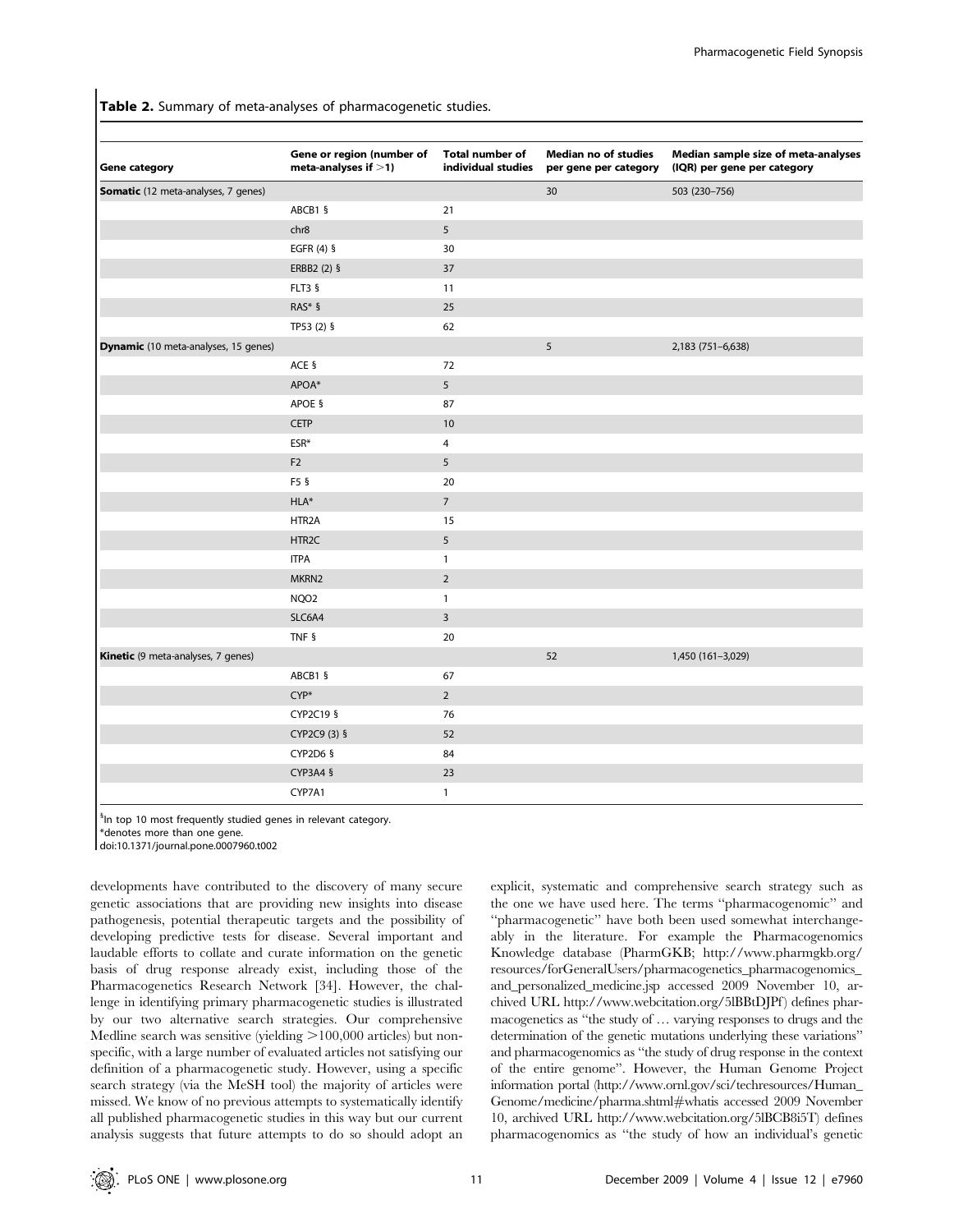

Figure 8. Medline annotation of studies provided by U.S. Food and Drug Administration (FDA;  $n = 136$ ) as references for ''approved biomarkers.'' doi:10.1371/journal.pone.0007960.g008

inheritance affects the body's response to drugs''. These indistinct classifications are exemplified by the U.S. National Library of Medicine's 'controlled vocabulary' for indexing articles via MeSH terminology: ''pharmacogenomics'' is not a MeSH term, on entering it in Medline, all articles indexed with the MeSH term ''pharmacogenetics'' are displayed.

Other developments that may be helpful include: a greater use of meta-analysis, particularly where four or more independent studies of the same gene have been conducted, perhaps with an online, continuously updated database similar to those established for Alzheimer's Disease, Parkinson's Disease and Schizophrenia [35,36,37,38]. Other improvements might include: primary studies with larger sample sizes; wider use of haplotype tagging single nucleotide polymorphisms (SNPs); studies of rare and structural genetic variants whose effects are predicted to be larger, and which may therefore be more suited for use as predictive tests; and a greater focus on genes influencing drug handling and adverse effects, to fill gaps in knowledge [39].

Important studies with some of these features have been reported since the deadline we set for our literature search. For example, the identification of a SNP in the SLCO1B1 gene, encoding the organic anion-transporting polypeptide OATP1B1, as a susceptibility factor for statin-induced myopathy involved a genome-wide association analysis of 85 individuals with definite or incipient statin myopathy (and 90 controls) from a trial involving over 12,000 subjects [40]. Here, the small size of the genome-wide association study belies the large-scale effort to identify the few subjects who suffer extreme adverse effects. This study provides a paradigm for the identification of genetic loci underlying rare but serious adverse effects of a commonly used drug. Other examples which could be studied in a similar way include heparin-induced thrombocytopaenia (frequency 0.5–2%), oesteonecrosis of the jaw

from bisphosphonate treatment (prevalence 4–7% in those receiving intravenous bisphosphonates for hypercalcaemia of malignancy), and angio-oedema from angiotensin converting enzyme inhibitors. Because of the large genetic effect sizes that might be detected with this approach (for example an odds ratio of 17 for statin myopathy in SLCO1B1 CC homozygotes), predictive tests may be more likely to emerge, though the rarity of the adverse effect means that rigorous assessment of the costeffectiveness of the approach would first be required. Larger scale candidate gene studies[41,42,43,44] are also providing much more secure evidence on loci influencing both drug response and adverse effects that might form the basis of predictive testing for dose adjustment or avoidance of toxic treatments.

As more reliable information begins to emerge on alleles influencing drug response from larger, better designed whole genome and candidate gene studies, focus will need to shift to the critical evaluation of the predictive performance of genetic tests in clinical practice, including studies of cost-effectiveness. These evaluations will require use of different metrics to those conventionally reported in discovery-based genetic studies (such as odds ratios or proportion of variance explained) [45,46,47]. Instead, sensitivity and specificity, predictive values and the generation of multivariate models that include genotype will need evaluating [42,48]. In some cases, the most robust evaluation of the effectiveness of genetic tests may need to come from randomised trials comparing health outcomes among people randomised to pharmacogenetic testing or no testing, together with cost-effectiveness analyses as are now common when evaluating the usefulness of interventions. In concert, these efforts should help realise the promise of personalised medicines with resultant improvements in healthcare. Our recommendations for pharmacogenetic research are summarised below.

#### Recommendations for Future Research in Pharmacogenetics

Primary research in pharmacogenetics should:

- give due emphasis both to adverse as well as intended effects of drugs
- $\bullet$  be appropriately powered
- examine clinically-relevant end-points
- be conducted among individuals of non-European as well as European ancestry
- N include studies of currently neglected drugs and disease areas
- N enhance the likelihood of identification of large effect sizes necessary for the generation of usefully predictive tests through the study of rare or structural genetic variants, and/or more extreme phenotypic differences in response or toxicity
- N ensure comprehensive SNP typing where candidate loci are studied
- $\bullet$  utilise whole genome analysis where mechanisms are uncertain
- N avoid post-hoc subgroup analysis, except where justified and powered, and report the findings with due caution
- $\bullet$  include evidence of independent replication
- $\bullet$  exploit existing large randomised controlled trial datasets as a resource for pharmacogenetic evaluation (e.g. SLCO1B1 variants and statin-induced myopathy, based on the SEARCH trial involving 12,064 participants) [40]

Mechanisms should exist for:

encouraging reporting null findings from high-quality studies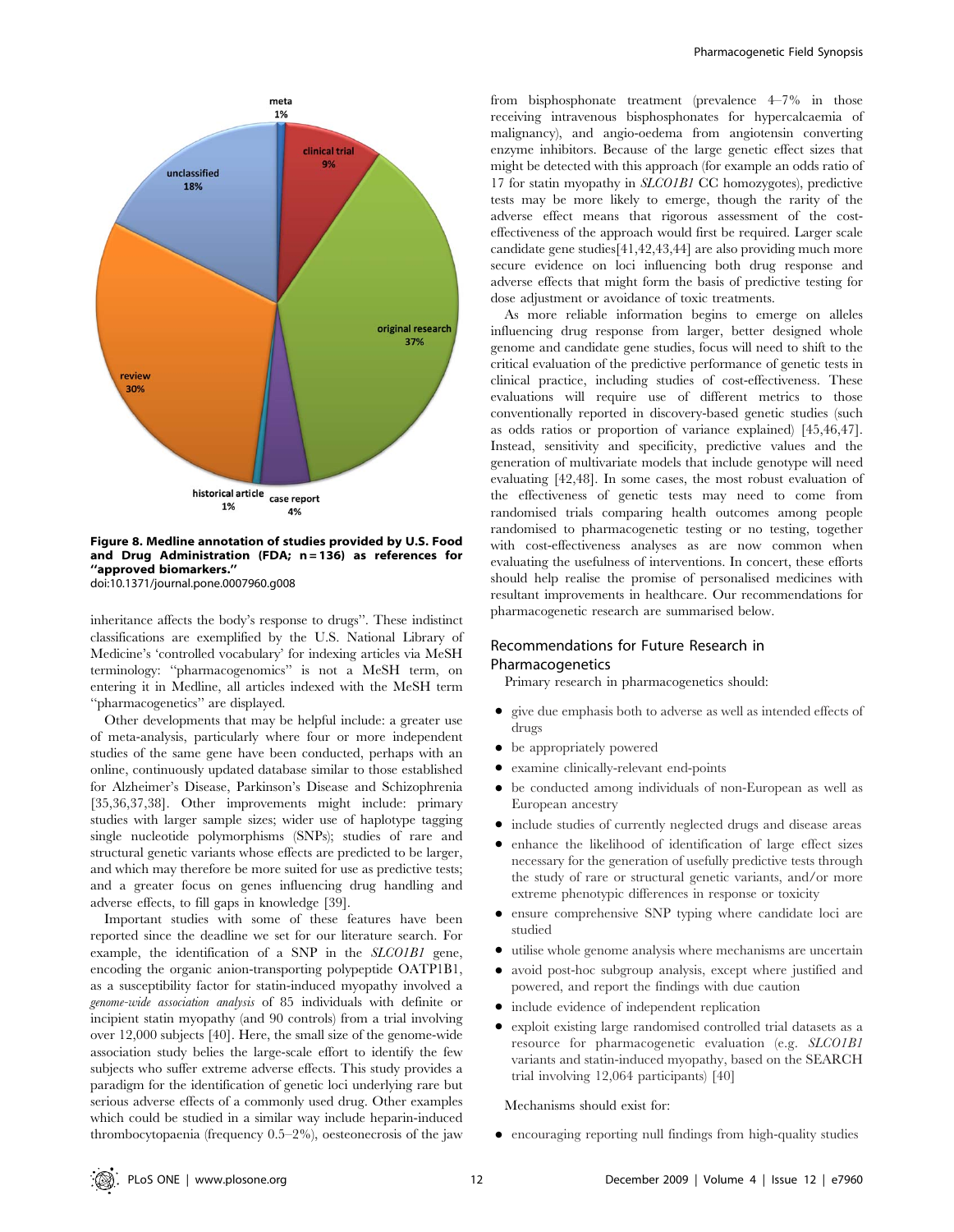- N systematically and comprehensively collating, archiving and disseminating reports of pharmacogenetic research, to highlight continuing gaps in knowledge and promote successes
- N encouraging high quality updated systematic reviews and meta-analyses of pharmacogenetic research

Promising genotype-based predictive tests emerging from primary research should be:

- N re-evaluated in independent prospective studies
- assessed against clinically relevant outcomes
- evaluated using the appropriate metrics for diagnostic, screening and predictive tests
- tested where appropriate in randomised trials

#### References

- 1. Connor S (2003) Glaxo chief: Our drugs do not work on most patients. The Independent. Available: http://www.independent.co.uk/news/science/glaxochief-our-drugs-do-not-work-on-most-patients-575942.html Accessed 2009 November 10, Archived URL: http://www.webcitation.org/5lBCqy0gg.
- 2. Pirmohamed M, James S, Meakin S, Green C, Scott AK, et al. (2004) Adverse drug reactions as cause of admission to hospital: prospective analysis of 18 820 patients. BMJ 329: 15–19.
- 3. Hunter DJ, Altshuler D, Rader DJ (2008) From Darwin's finches to canaries in the coal mine–mining the genome for new biology. N Engl J Med 358: 2760–2763.
- 4. Lemonick MD, Cray D, Park A, Thomas CB, Thompson D (2001) Brave New Pharmacy. Time. Available: http://www.time.com/time/magazine/article/ 0,9171,998963-1,00.html Accessed 2009 November 10, Archived URL: http://www.webcitation.org/5lBD8FmTx.
- 5. Marr K (2008) A Glimpse Into Personalized Medicine of the Future. The Washington Post. Available: http://www.washingtonpost.com/wp-dyn/content/ article/2008/09/28/AR2008092802482.html Accessed 2009 November 10, Archived URL: http://www.webcitation.org/5lBDFAeE7.
- 6. Pollack A (November 8, 2005) A Special Drug Just for You, At the End of a Long Pipeline. The New York Times. Available: http://www.nytimes.com/ 2005/11/08/health/08phar.html Accessed 2009 November 10, Archived URL: http://www.webcitation.org/5lBVt5O2X.
- 7. Roses AD (2000) Pharmacogenetics and the practice of medicine. Nature 405: 857–865.
- 8. Goldstein DB (2009) Common genetic variation and human traits. N Engl J Med 360: 1696–1698.
- 9. Goldstein DB, Tate SK, Sisodiya SM (2003) Pharmacogenetics goes genomic. Nat Rev Genet 4: 937–947.
- 10. (2006) Table of Valid Genomic Biomarkers in the Context of Approved Drug Labels. FDA (Created 2006 September 15, Updated 2008 September 10, Removed 2009 June). Accessed 2009 January 12, Archived URL: http://www. webcitation.org/5l6cpblur (older version). See Document S1 (recent version prior to removal of website).
- 11. McClain MR, Palomaki GE, Piper M, Haddow JE (2008) A rapid-ACCE review of CYP2C9 and VKORC1 alleles testing to inform warfarin dosing in adults at elevated risk for thrombotic events to avoid serious bleeding. Genet Med 10: 89–98.
- 12. Hynicka LM, Cahoon WD Jr, Bukaveckas BL (2008) Genetic testing for warfarin therapy initiation. Ann Pharmacother 42: 1298–1303.
- 13. Shurin SB, Nabel EG (2008) Pharmacogenomics–ready for prime time? N Engl J Med 358: 1061–1063.
- 14. Ioannidis JP, Ntzani EE, Trikalinos TA, Contopoulos-Ioannidis DG (2001) Replication validity of genetic association studies. Nat Genet 29: 306–309.
- 15. Ioannidis JP, Trikalinos TA, Ntzani EE, Contopoulos-Ioannidis DG (2003) Genetic associations in large versus small studies: an empirical assessment. Lancet 361: 567–571.
- 16. Colhoun HM, McKeigue PM, Davey Smith G (2003) Problems of reporting genetic associations with complex outcomes. Lancet 361: 865–872.
- 17. Ioannidis JP, Gwinn M, Little J, Higgins JP, Bernstein JL, et al. (2006) A road map for efficient and reliable human genome epidemiology. Nat Genet 38: 3–5.
- 18. Higgins JP, Little J, Ioannidis JP, Bray MS, Manolio TA, et al. (2007) Turning the pump handle: evolving methods for integrating the evidence on gene-disease association. Am J Epidemiol 166: 863–866.
- 19. Ioannidis JP, Boffetta P, Little J, O'Brien TR, Uitterlinden AG, et al. (2008) Assessment of cumulative evidence on genetic associations: interim guidelines. Int J Epidemiol 37: 120–132.
- 20. Pennisi E (2007) Breakthrough of the year. Human genetic variation. Science 318: 1842–1843.

#### Supporting Information

Document S1 U.S. Food and Drug Administration (FDA) Table of Valid Genomic Biomarkers in the Context of Approved Drug Labels (website pre-July 2009)

Found at: doi:10.1371/journal.pone.0007960.s001 (3.01 MB PDF)

Table S1 U.S. Food and Drug Administration (FDA) mandated or recommended pharmacogenetic tests pre-July 2009

Found at: doi:10.1371/journal.pone.0007960.s002 (0.06 MB DOC)

#### Author Contributions

Conceived and designed the experiments: MVH AH JPC. Performed the experiments: MVH TS CV AH JPC. Analyzed the data: MVH AH JPC. Contributed reagents/materials/analysis tools: MVH TS LS AH JPC. Wrote the paper: MVH LS AH JPC.

- 21. Moher D, Liberati A, Tetzlaff J, Altman DG (2009) Preferred reporting items for systematic reviews and meta-analyses: the PRISMA statement. PLoS Med 6: e1000097.
- 22. Ioannidis JP (2005) Why most published research findings are false. PLoS Med 2: e124.
- 23. Ioannidis JP (2008) Effect of formal statistical significance on the credibility of observational associations. Am J Epidemiol 168: 374–383; discussion 384–390.
- 24. Ioannidis JP, Trikalinos TA, Khoury MJ (2006) Implications of small effect sizes of individual genetic variants on the design and interpretation of genetic association studies of complex diseases. Am J Epidemiol 164: 609–614.
- 25. Bodmer W, Bonilla C (2008) Common and rare variants in multifactorial susceptibility to common diseases. Nat Genet 40: 695–701.
- 26. Hindorff LA JH, Mehta JP, Manolio TA (2009) A catalog of published genomewide association studies. National Human Genome Research Institute. Available: www.genome.gov/26525384 Accessed 2009 November 10, Archived URL: http://www.webcitation.org/5lBRp4wFx.
- 27. Khoury MJ, Little J, Gwinn M, Ioannidis JP (2007) On the synthesis and interpretation of consistent but weak gene-disease associations in the era of genome-wide association studies. Int J Epidemiol 36: 439–445.
- 28. Altshuler D, Hirschhorn JN, Klannemark M, Lindgren CM, Vohl MC, et al. (2000) The common PPARgamma Pro12Ala polymorphism is associated with decreased risk of type 2 diabetes. Nat Genet 26: 76–80.
- 29. Frank B, Wiestler M, Kropp S, Hemminki K, Spurdle AB, et al. (2008) Association of a common AKAP9 variant with breast cancer risk: a collaborative analysis. J Natl Cancer Inst 100: 437–442.
- 30. Sagoo GS, Tatt I, Salanti G, Butterworth AS, Sarwar N, et al. (2008) Seven lipoprotein lipase gene polymorphisms, lipid fractions, and coronary disease: a HuGE association review and meta-analysis. Am J Epidemiol 168: 1233–1246.
- 31. (2009) Table of Valid Genomic Biomarkers in the Context of Approved Drug Labels (Updated 2009 July 8 and 2009 August 18). FDA. Available: http:// www.fda.gov/Drugs/ScienceResearch/ResearchAreas/Pharmacogenetics/ ucm083378.htm Accessed 2009 November 7, Archived URL: http://www. webcitation.org/5l6d2Q4LH.
- 32. Ioannidis JP, Ntzani EE, Trikalinos TA (2004) 'Racial' differences in genetic effects for complex diseases. Nat Genet 36: 1312–1318.
- 33. Limdi NA, Arnett DK, Goldstein JA, Beasley TM, McGwin G, et al. (2008) Influence of CYP2C9 and VKORC1 on warfarin dose, anticoagulation attainment and maintenance among European-Americans and African-Americans. Pharmacogenomics 9: 511–526.
- 34. Pharmacogenetics Research Network. National Institute of General Medical Sciences, NIH. Available: http://www.nigms.nih.gov/Initiatives/PGRN Accessed 2009 November 10, Archived URL: http://www.webcitation.org/ 5lBSkNtMF.
- 35. SchizophreniaGene (SZGene), Schizophrenia Research Forum. Available: http://www.schizophreniaforum.org/res/sczgene Accessed 2009 November 10, Archived URL: http://www.webcitation.org/5lBSs9qHy.
- 36. Bertram L, McQueen MB, Mullin K, Blacker D, Tanzi RE (2007) Systematic meta-analyses of Alzheimer disease genetic association studies: the AlzGene database. Nat Genet 39: 17–23.
- 37. Frodsham AJ, Higgins JP (2007) Online genetic databases informing human genome epidemiology. BMC Med Res Methodol 7: 31.
- 38. Tang S, Zhang Z, Kavitha G, Tan EK, Ng SK (2009) MDPD: an integrated genetic information resource for Parkinson's disease. Nucleic Acids Res 37: D858–862
- 39. Woodcock J, Lesko LJ (2009) Pharmacogenetics–tailoring treatment for the outliers. N Engl J Med 360: 811–813.